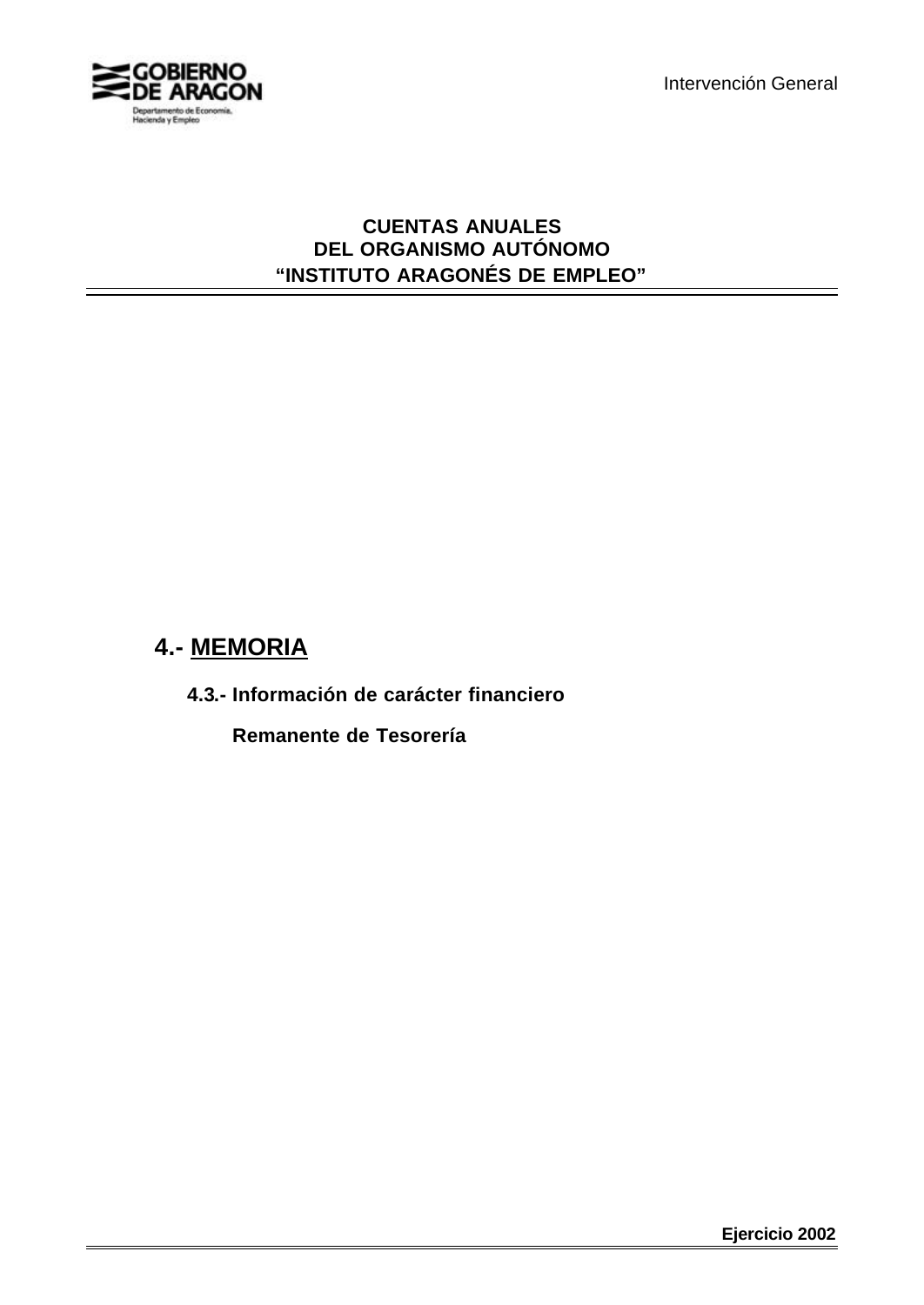#### E S T A D O D E L R E M A N E N T E D E T E S O R E R I A -----------------------------------------------------------------

| _____________________<br>CONCEPTOS                         |                                                           | ----------- T          |
|------------------------------------------------------------|-----------------------------------------------------------|------------------------|
| I 1. (+) DERECHOS PENDIENTES DE COBRO                      |                                                           | $I + 15.999.555,50 I$  |
| - (+) DEL PRESUPUESTO CORRIENTE                            | $I + 15.990.818,89$ I<br>. <u>- - - - - - - - - - - T</u> |                        |
| - (+) DEL PRESUPUESTO CERRADOS                             | ___________________                                       |                        |
| - (+) DE OPERACIONES NO PRESUPUESTARIAS                    | 8.736,61<br>-----------------                             | I                      |
| - (+) DE OPERACIONES COMERCIALES                           | ___________________                                       |                        |
| - (-) DE DUDOSO COBRO                                      |                                                           |                        |
| - (-) INGRESOS REALIZADOS PENDIENTES APLICACION DEFINITIVA | T ------------------                                      |                        |
| (-) OBLIGACIONES PENDIENTES DE PAGO<br>I 2.                |                                                           | $I - 20.523.987.04$    |
| - (+) DEL PRESUPUESTO CORRIENTE                            | $I - 20.093.964, 54 I$                                    |                        |
| - (+) DEL PRESUPUESTO CERRADOS                             | 32.495,23 I                                               |                        |
| - (+) DE OPERACIONES NO PRESUPUESTARIAS                    | 397.527,27<br>---------------- T                          | I                      |
| - (+) DE OPERACIONES COMERCIALES                           | _________________                                         |                        |
| - (-) PAGOS REALIZADOS PENDIENTES DE APLICACION DEFINITIVA | -----------------                                         |                        |
| I 3. (+) FONDOS LIQUIDOS                                   | $\mathbf{I}$<br>$\mathbf{I}$                              | $I + 10.984.616, 26 I$ |
| I<br>I. REMANENTE DE TESORERIA AFECTADO                    |                                                           | T.                     |
| II. REMANENTE DE TESORERIA NO AFECTADO<br>I                | $I + 6.460.184.72 I$                                      |                        |
| I III. REMANENTE DE TESORERIA TOTAL (1 -2 +3) = (I + II)   | $I + 6.460.184, 72 I$                                     |                        |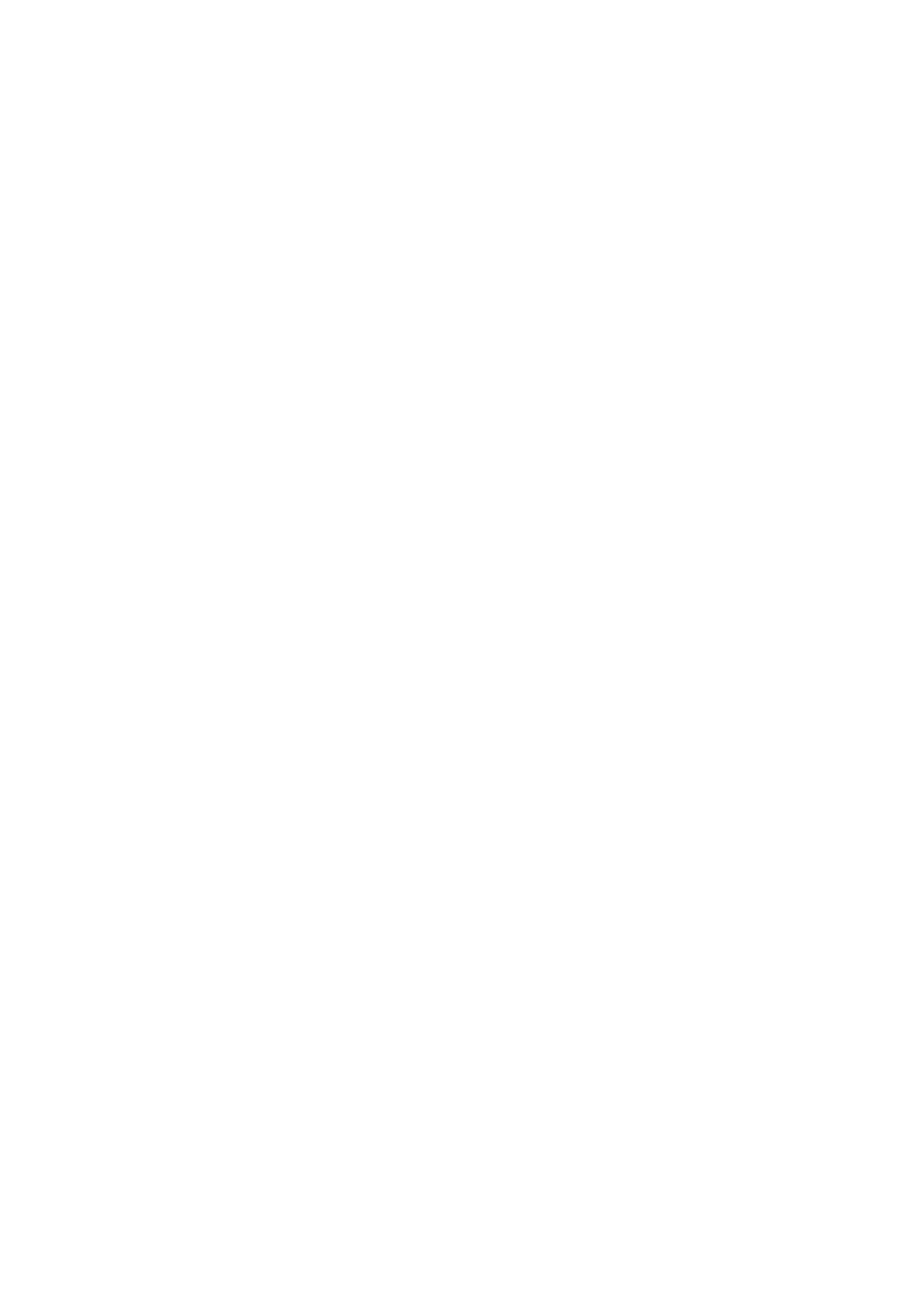

### **CUENTAS ANUALES DEL ORGANISMO AUTÓNOMO "INSTITUTO ARAGONÉS DE EMPLEO"**

# **4.- MEMORIA**

**4.3.- Información de carácter financiero**

**Flujo Neto de Tesorería**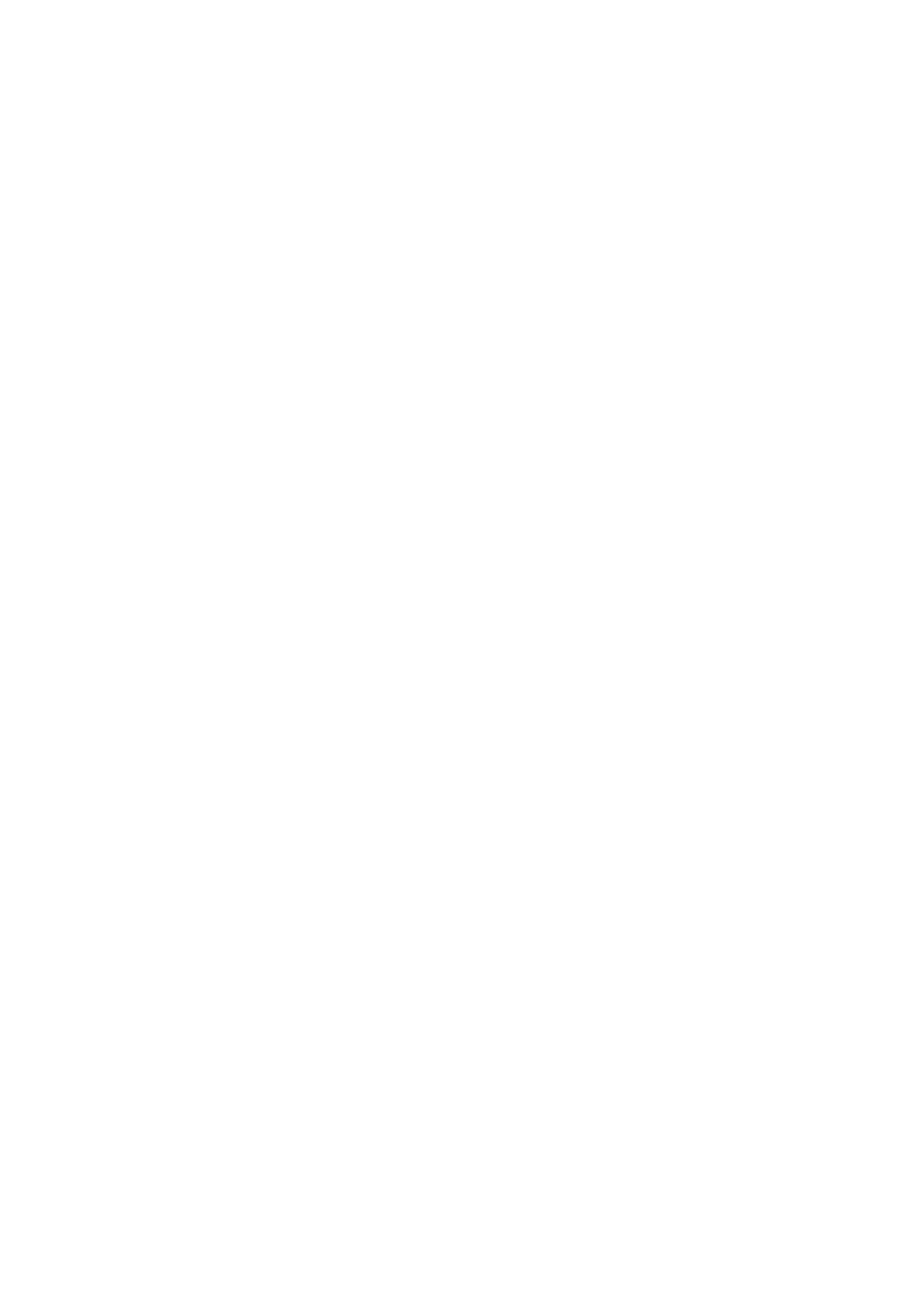#### ESTADO DEL FLUJO NETO DE TESORERIA DEL EJERCICIO 2002

| PAGOS                                                                                                                                                                                                                                                                                                 | IMPORTE                                                   | COBROS                                                                                                                                                                                                                                                                                                                                                                            | IMPORTE                                  |
|-------------------------------------------------------------------------------------------------------------------------------------------------------------------------------------------------------------------------------------------------------------------------------------------------------|-----------------------------------------------------------|-----------------------------------------------------------------------------------------------------------------------------------------------------------------------------------------------------------------------------------------------------------------------------------------------------------------------------------------------------------------------------------|------------------------------------------|
| OPERACIONES DE GESTION<br>1.<br>A\ COMPRAS NETAS<br>B\ SERVICIOS EXTERIORES<br>C\TRIBUTOS<br>D\ GASTOS DE PERSONAL<br>PRESTACIONES SOCIALES<br>TRANSFERENCIAS Y SUBVENCIONES<br>$F \setminus$<br>G\ GASTOS FINANCIEROS<br>2. GASTOS DE FORMALIZACION DE DEUDAS<br>ADOUISICIONES DE INMOVILIZADO<br>3. | 1.495.290.93<br>5.940,26<br>6.129.974.96<br>36.219.040,80 | OPERACIONES DE GESTION<br>1.<br>A\ VENTAS NETAS<br>B\ IMPUESTOS DIRECTOS<br>IMPUESTOS INDIRECTOS<br>$C \setminus$<br>TASAS, PRECIOS PUBLICOS Y CONTRIBUCIONES ESPECIALES<br>D١<br>COTIZACIONES SOCIALES<br>TRANSFERENCIAS Y SUBVENCIONES<br>$F \setminus$<br>G\ INGRESOS FINANCIEROS<br>H\ OTROS INGRESOS DE GESTION<br>DEUDAS A LARGO PLAZO<br>A\ EMPRESTITOS Y PASIVOS ANALOGOS | 57.397.547,44<br>48.649,77<br>259.329,45 |
| A\ DESTINADOS AL USO GENERAL<br>B\ INMATERIAL<br>C\ MATERIAL<br>D\ GESTIONADAS<br>E\ FINANCIERO                                                                                                                                                                                                       | 3.366.684,75                                              | B\ PRESTAMOS RECIBIDOS<br>C\ OTROS CONCEPTOS<br>3. ENAJENACIONES DE INMOVILIZADO<br>A\ INMATERIAL<br>B\ MATERIAL                                                                                                                                                                                                                                                                  |                                          |
| CANCELACION ANTICIPADA DE DEUDAS A LARGO PLAZO<br>A\ EMPRESTITOS Y PASIVOS ANALOGOS<br>B\ PRESTAMOS RECIBIDOS<br>C\ OTROS CONCEPTOS<br>D\ PROVISIONES PARA RIESGOS Y GASTOS                                                                                                                           |                                                           | $C\backslash$ FINANCIERO<br>4. DEUDAS A CORTO PLAZO<br>A\ EMPRESTITOS Y PASIVOS ANALOGOS<br>B\ PRESTAMOS RECIBIDOS<br>C\ OTROS CONCEPTOS                                                                                                                                                                                                                                          |                                          |
| 5. ADOUISICIONES DE INVERSIONES FINANCIERAS A CORTO PLAZO<br>A\ EN CAPITAL<br>B\ VALORES DE RENTA FIJA<br>C\ CREDITOS<br>D\ OTROS CONCEPTOS                                                                                                                                                           |                                                           | 5. ENAJENACION/REINTEGRO INVERSIONES FINANCIERAS CORTO PL<br>A\ INVERSIONES EN CAPITAL<br>B\ INVERSIONES EN VALORES DE RENTA FIJA<br>C\ CREDITOS<br>D\ OTROS CONCEPTOS                                                                                                                                                                                                            |                                          |
| 6. CANCELACION DE DEUDAS A CORTO PLAZO<br>A\ EMPRESTITOS Y PASIVOS ANALOGOS<br>B\ PRESTAMOS RECIBIDOS<br>C\ OTROS CONCEPTOS<br>PRESUPUESTOS CERRADOS<br>7.                                                                                                                                            |                                                           | 6. PRESUPUESTOS CERRADOS<br>A\ OPERACIONES DE GESTION<br><b>B\ DEUDAS</b><br>C\ ENAJENACION DE INMOVILIZADO<br>D\ ENAJENACION DE INVERSIONES FINANCIERAS A CORTO PLAZO                                                                                                                                                                                                            | 4.661.064,01                             |
| A\ OPERACIONES DE GESTION<br>B\ ADQUISICIONES DE INMOVILIZADO<br>C\ CANCELACION DE DEUDAS<br>D\ ADOUISICION DE INVERSIONES FINANCIERAS A CORTO PLAZO                                                                                                                                                  | 4.425.144,83<br>12.570,48                                 | CUENTAS NO PRESUPUESTARIAS<br>7.<br>A\ ACREEDORES NO PRESUPUESTARIOS<br>B\ DEUDORES NO PRESUPUESTARIOS<br>C\ POR ADMINISTRACION DE RECURSOS DE OTROS ENTES                                                                                                                                                                                                                        | 63.979.986.77<br>5.431.993,25            |
| CUENTAS NO PRESUPUESTARIAS<br>A\ ANTICIPOS DE TESORERIA<br>B\ ACREEDORES NO PRESUPUESTARIOS<br>C\ DEUDORES NO PRESUPUESTARIOS<br>D\ POR ADMINISTRACION DE RECURSOS DE OTROS ENTES                                                                                                                     | 63.736.784,81<br>5.427.759.28                             |                                                                                                                                                                                                                                                                                                                                                                                   |                                          |
| 9.- DIFERENCIAS DE REDONDEO                                                                                                                                                                                                                                                                           | $-0,01$                                                   | 8.- DIFERENCIAS DE REDONDEO                                                                                                                                                                                                                                                                                                                                                       | 0.01                                     |
| TOTAL PAGOS                                                                                                                                                                                                                                                                                           | 120.819.191.09                                            | TOTAL COBROS                                                                                                                                                                                                                                                                                                                                                                      | 131.778.570,70                           |
| SUPERAVIT DE TESORERIA                                                                                                                                                                                                                                                                                | 10.959.379.61                                             | DEFICIT DE TESORERIA                                                                                                                                                                                                                                                                                                                                                              |                                          |
|                                                                                                                                                                                                                                                                                                       |                                                           |                                                                                                                                                                                                                                                                                                                                                                                   |                                          |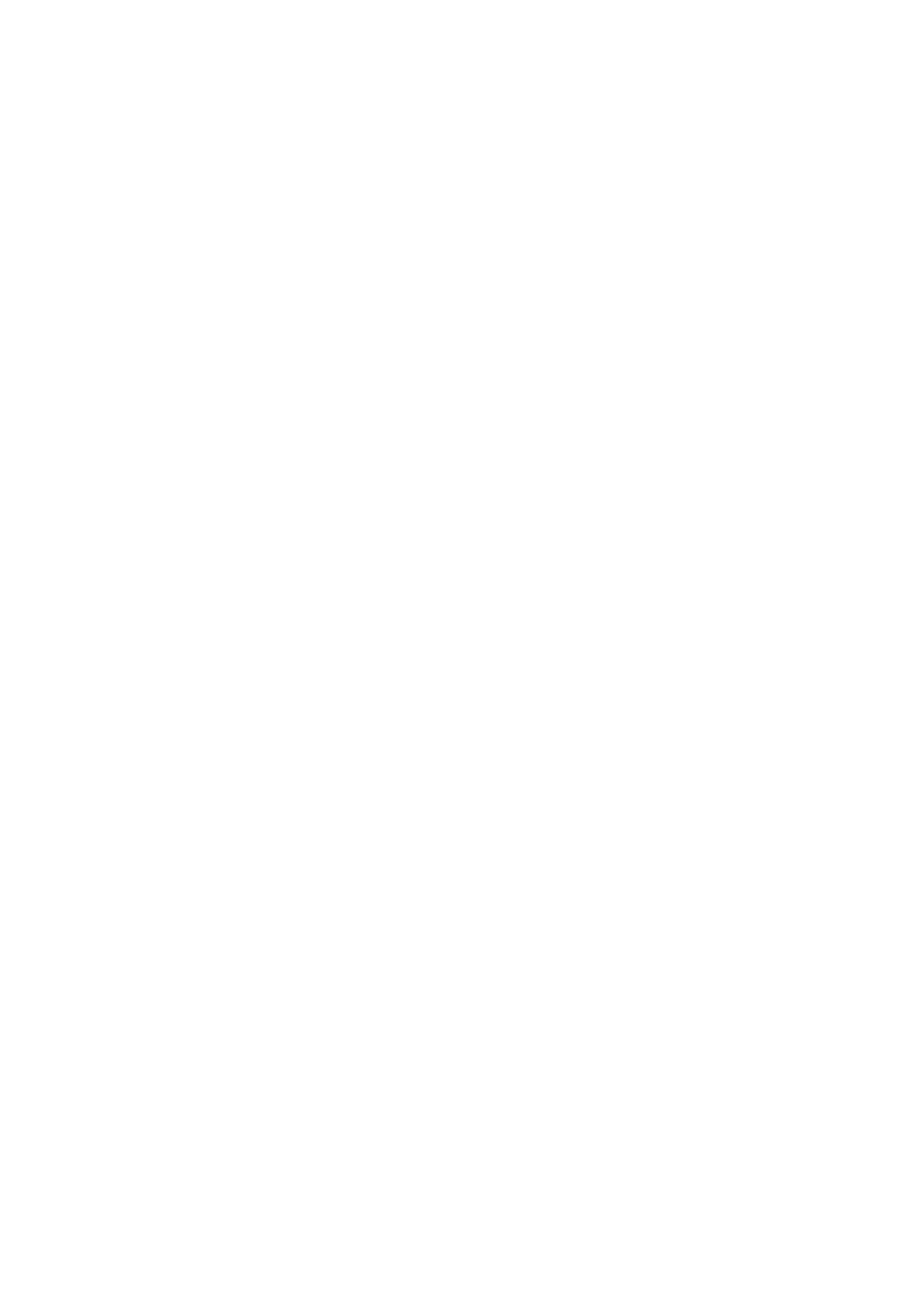

### **CUENTAS ANUALES DEL ORGANISMO AUTÓNOMO "INSTITUTO ARAGONÉS DE EMPLEO"**

# **4.- MEMORIA**

**4.3.- Información de carácter financiero**

 **Estado de la Tesorería**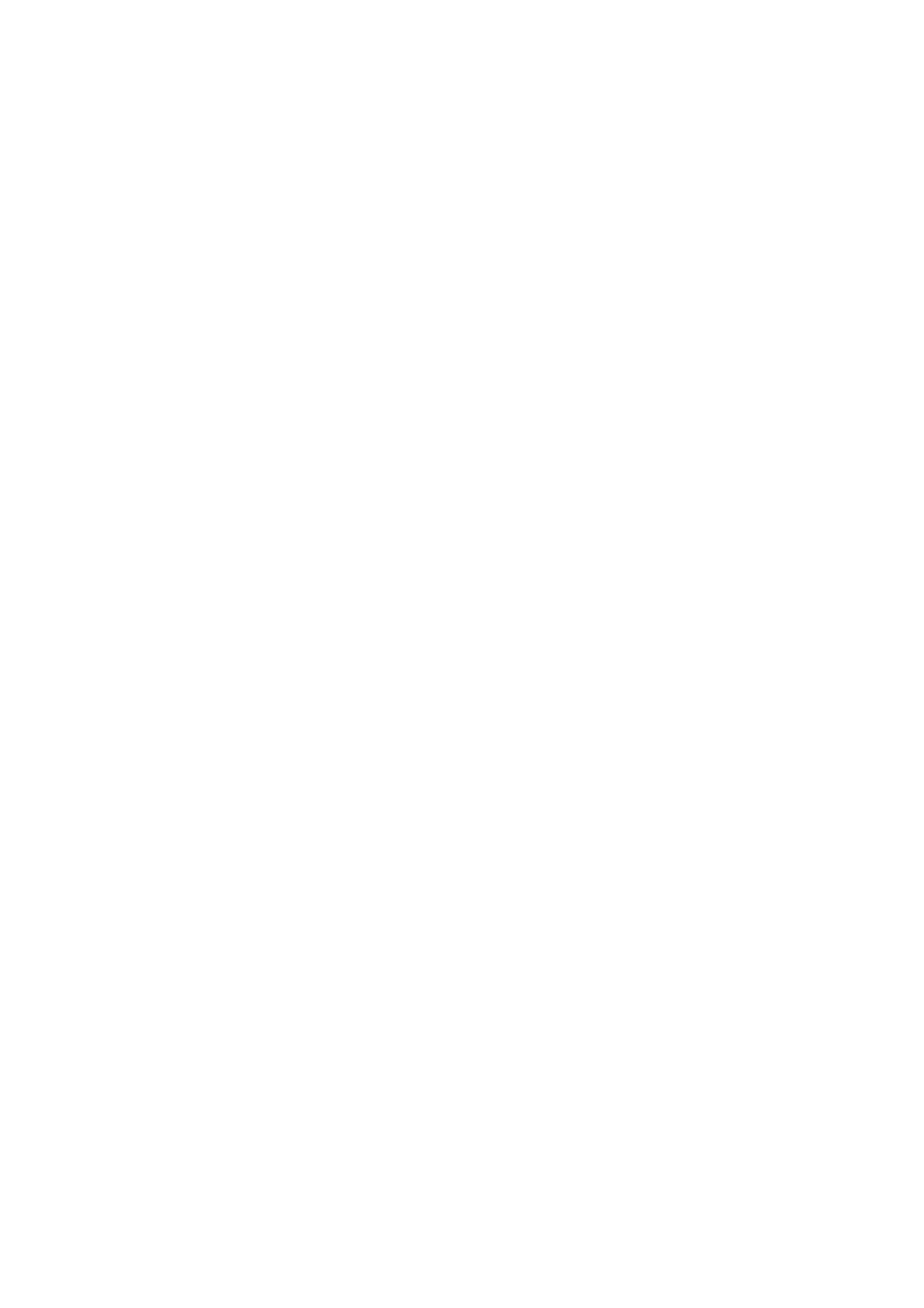|                                 | CONCEPTO                                                                                                                                                                                                            | IMPORTES                                               |                |               |  |  |
|---------------------------------|---------------------------------------------------------------------------------------------------------------------------------------------------------------------------------------------------------------------|--------------------------------------------------------|----------------|---------------|--|--|
| $- (+ )$<br>$-$ ( +<br>$- (+ )$ | COBROS<br>$-(+)$ DEL PRESUPUESTO CORRIENTE<br>DE PRESUPUESTOS CERRADOS<br>DE OPERACIONES NO PRESUPUESTARIAS<br>DE OPERACIONES COMERCIALES                                                                           | 57.705.526,66<br>4.661.064,01<br>69.411.980,03<br>0,00 | 131.778.570,70 |               |  |  |
| $- (+ )$<br>$- (+ )$            | 2. PAGOS $\ldots \ldots \ldots \ldots \ldots \ldots \ldots \ldots \ldots \ldots$<br>$-(+)$ DEL PRESUPUESTO CORRIENTE<br>DE PRESUPUESTOS CERRADOS<br>DE OPERACIONES NO PRESUPUESTARIAS<br>DE OPERACIONES COMERCIALES | 47.216.931,70<br>4.437.715,31<br>69.164.544,08<br>0,00 | 120.819.191,09 |               |  |  |
|                                 | FLUJO NETO DE TESORERIA DEL EJERCICIO (1-2)                                                                                                                                                                         |                                                        | 10.959.379,61  | 10.959.379,61 |  |  |
| 3.                              |                                                                                                                                                                                                                     |                                                        |                | 25.236,66     |  |  |
| 4.                              | $-0,01$<br>DIFERENCIAS DE REDONDEO                                                                                                                                                                                  |                                                        |                |               |  |  |
| II.                             | 10.984.616,26<br>SALDO FINAL DE TESORERIA (I+3)                                                                                                                                                                     |                                                        |                |               |  |  |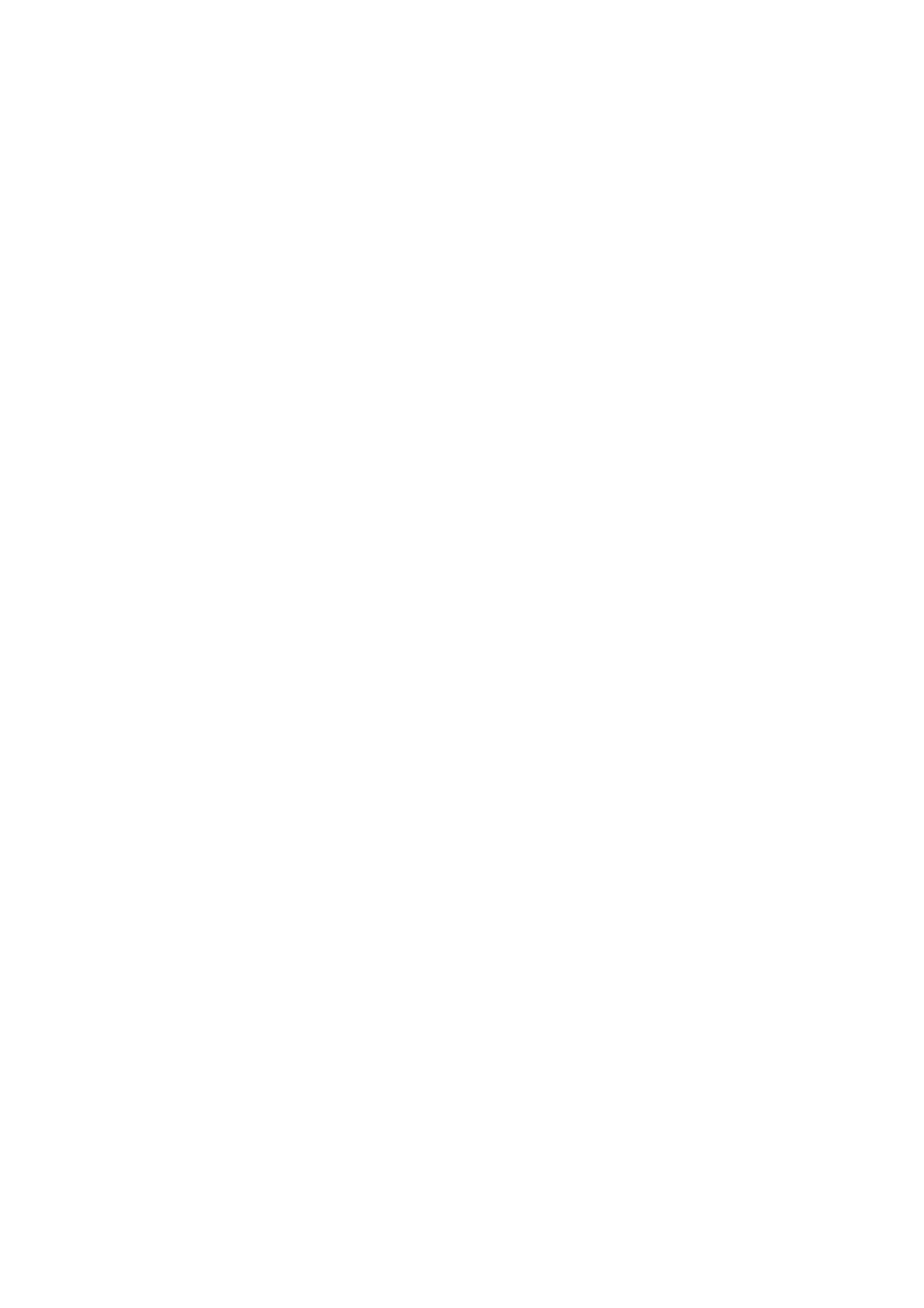

### **CUENTAS ANUALES DEL ORGANISMO AUTÓNOMO "INSTITUTO ARAGONÉS DE EMPLEO"**

# **4.- MEMORIA**

**4.3.- Información de carácter financiero**

 **Operaciones no presupuestarias de tesorería**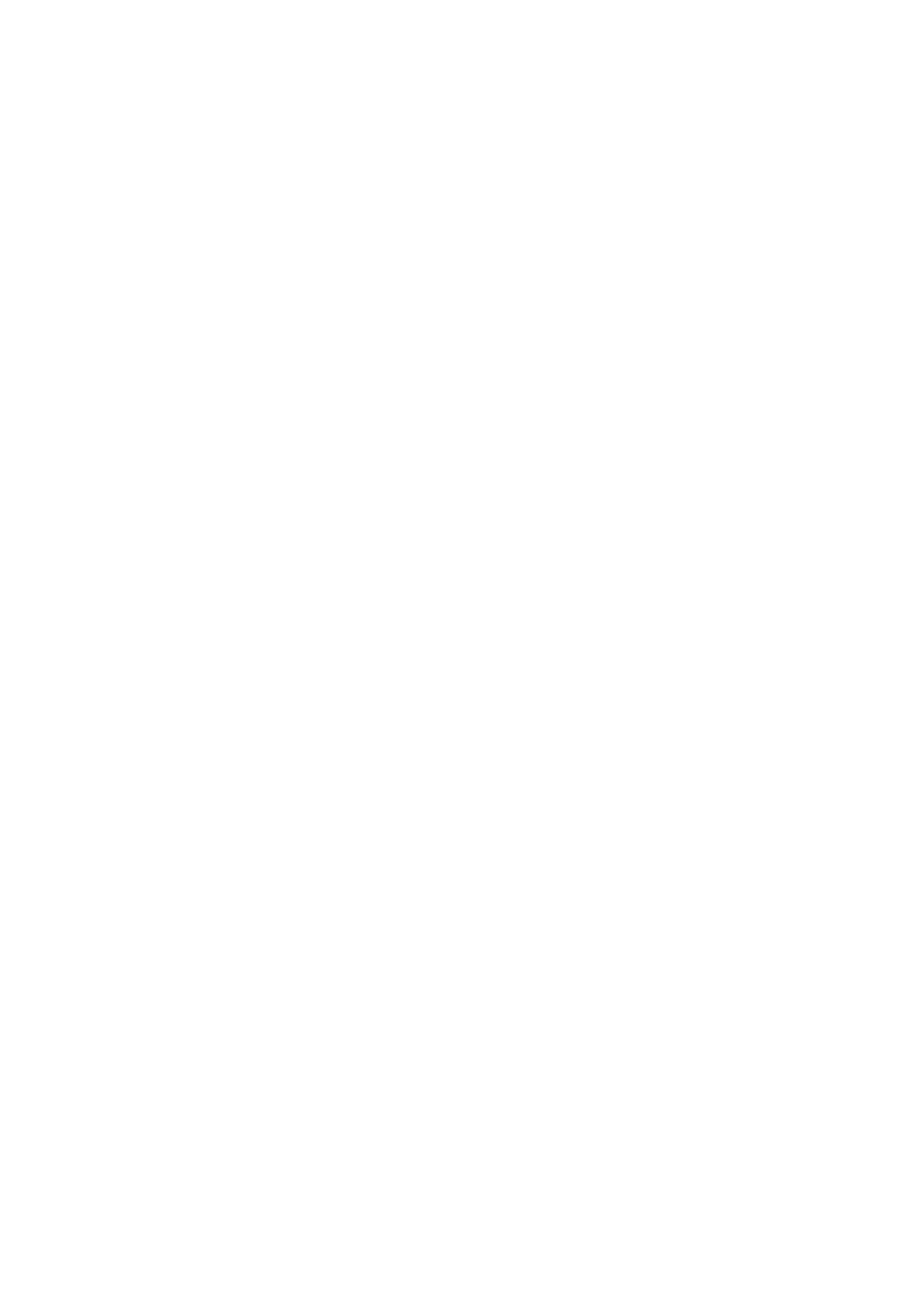#### ESTADO DE SITUACION Y MOVIMIENTOS DE OPERACIONES NO PRESUPUESTARIAS DE TESORERIA 2.002

#### 1.- DEUDORES

| P.G.C.P. | CONCEPTO   | DESCRIPCION                         | SALDO INICIAL<br>PDTE, COBRO | <b>RECTIFICACIONES</b> | INCREMENTOS  | TOTAL        | COBRADO      | SALDO PDTE.<br>COBRO A 31-12 |
|----------|------------|-------------------------------------|------------------------------|------------------------|--------------|--------------|--------------|------------------------------|
| 558      | 1210 10001 | ANTICIPOS DE CAJA FIJA              | 0.00                         | 0.00                   | 0.00         | 0.00         | 0.00         | 0.00                         |
| 544      | 1210 10002 | ANTICIPO RETRIBUCIONES PERSONAL     | 12.970.58                    | 0.00                   | 16.332.89    | 29.303.47    | 21.473.19    | 7.830.28                     |
| 4700     | 1210 10014 | HCDA, PUBLICA DEUDORA POR IVA       | 0.00                         | 0.00                   | 0.00         | 0.00         | 0.00         | 0.00                         |
| 440      | 1210 10015 | DEUDORES IVA REPERCUTIDO            | 0.00                         | 0.00                   | 0.00         | 0.00         | 0.00         | 0.00                         |
| 5552     | 1210 10016 | ANTICIPO NOMINA                     | 0.00                         | 0.00                   | 0.00         | 0.00         | 0.00         | 0.00                         |
| 449      | 1210 10018 | ANTICIPOS ANUNCIOS BOE-BOA Y PRENSA | 0.00                         | 0.00                   | 1.770.83     | 1.770.83     | 864.50       | 906.33                       |
| 5550     | 1210 10019 | OTROS ANTICIPOS PERSONAL            | 0.00                         | 0.00                   | 546.56       | 546.56       | 546.56       | 0.00                         |
| 578      | 1210 50001 | MOVIMIENTOS INTERNOS DE TESORERIA   | 0.00                         | 0.00                   | 5.409.109.00 | 5.409.109.00 | 5.409.109.00 | 0.00                         |
| 4720     | 1210 90001 | HACDA. PUBLICA IVA SOPORTADO        | 0.00                         | 0.00                   | 0.00         | 0.00         | 0.00         | 0.00                         |
| 57500    | 1304 10001 | ANTICIPOS DE CAJA FIJA CONCEDIDOS   | 3.681.20                     | 0.00                   | 50.409.80    | 54.091.00    | 0.00         | 54.091.00                    |
| TOTAL    |            |                                     | 16.651.78                    | 0.00                   | 5.478.169.08 | 5.494.820.86 | 5.431.993.25 | 62.827.61                    |